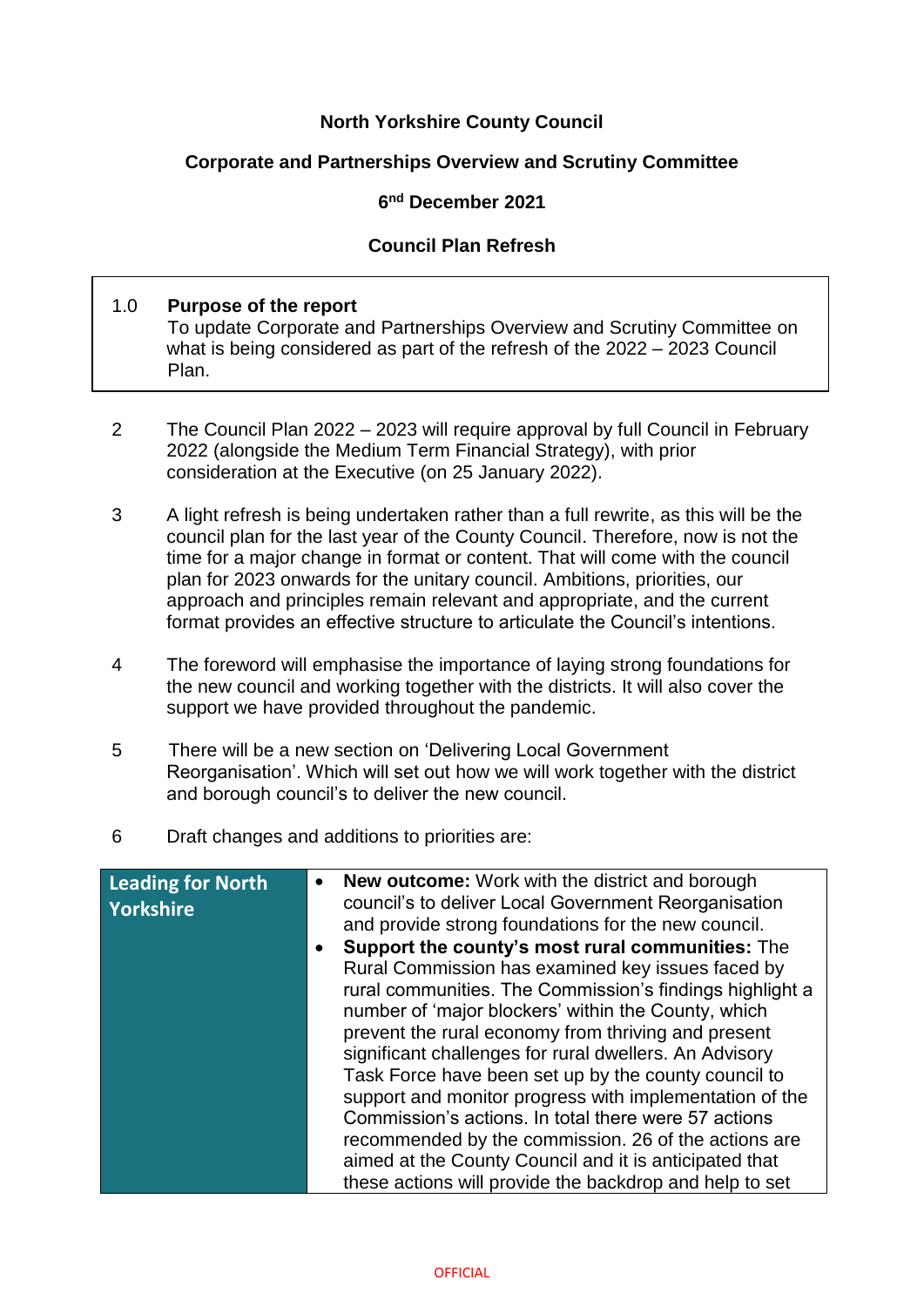the strategic direction for the County as it moves forward together, towards a single unitary authority.

- **Reducing the causes and impacts of climate change, now and for future generations** – we recognise that delivering council services creates carbon emissions and are committed to reducing these with an aspiration to achieve net carbon neutrality by 2030, or as near to that date as possible. We also recognise the role that the council can play in reducing carbon emissions of our county. We have developed and published a [Carbon](https://www.northyorks.gov.uk/beyond-carbon)  [Reduction Plan](https://www.northyorks.gov.uk/beyond-carbon) that sets out our vision, ambitions, achievements to date and what we need to do next. We are confident in the data that we currently report on our carbon footprint for direct and indirect energy emissions; we recognise that we still need to do more to build a better picture of our other indirect emissions.
- **Delivering our carbon reduction goals -** we have established a programme, Beyond Carbon, to build the action plan and objectives to deliver our ambition. The activities in scope of this plan include, but are not limited to:
	- o **Waste, Property and Energy –** reduce overall footprint of property and waste operations, decarbonising buildings and heating, and reviewing potential to generate energy
	- o **Travel, Fleet and Highways**  transition our fleet to low or zero carbon options, promote public and staff active and public travel, build electric vehicle charging capacity
	- o **Procurement –** understanding and lessening the emissions embedded in goods, works and services associated with our operations
	- o **Community, business and economy –** working with partners, communities, individuals and groups to support carbon shift and reduce their environmental impact
	- o **Sequestration, land use and mitigation –** understanding our natural carbon storage, how we can protect our county and increase our environmental benefit
- **Work to achieve a fairer and more inclusive North Yorkshire, and support and celebrate our diverse communities**, including:
	- o identifying and targeting areas of inequality through our [equality objectives](https://www.northyorks.gov.uk/equal-opportunities-information)
	- o tackling the wider causes of poor health and health **inequalities**
	- o increasing inclusion and diversity within our workforce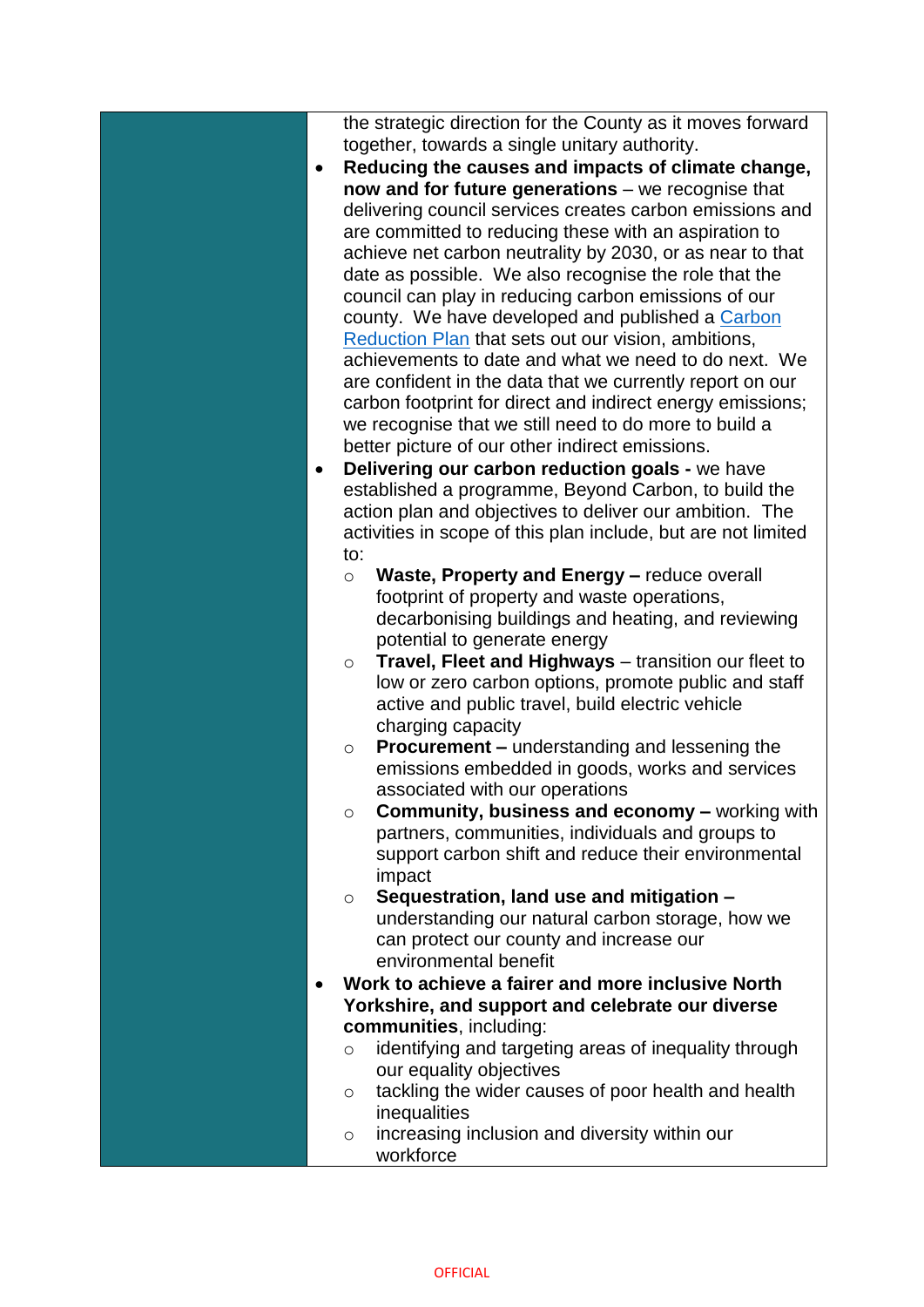| <b>Every child and</b><br>young person has<br>the best possible<br>start in life                         | Minimal changes to the priorities<br>$\bullet$<br>The language on the Teaching School Alliances needed<br>$\bullet$<br>to be changed to Teaching School Hubs (TSH).<br>Removal of the objective 'Continue to focus on raising<br>$\bullet$<br>outcomes for young people, particularly with a focus on<br>literacy at Primary level', as this is covered under the<br>other raising outcomes objective 'Work with school<br>leaders to raise the outcomes of children and young<br>people including SEND, identifying schools showing<br>significant levels of under achievement'.                                                                                                                             |
|----------------------------------------------------------------------------------------------------------|---------------------------------------------------------------------------------------------------------------------------------------------------------------------------------------------------------------------------------------------------------------------------------------------------------------------------------------------------------------------------------------------------------------------------------------------------------------------------------------------------------------------------------------------------------------------------------------------------------------------------------------------------------------------------------------------------------------|
| <b>Every adult has a</b>                                                                                 | New priorities:                                                                                                                                                                                                                                                                                                                                                                                                                                                                                                                                                                                                                                                                                               |
| longer, healthier<br>and independent<br>life                                                             | Protecting the health of North Yorkshire's residents -<br>through the establishment of a permanent Health<br>Protection Team, maintaining and developing our<br>proactive outbreak management and prevention<br>response to the COVID-19 pandemic and any other<br>incidents that pose a risk to the health of the public.<br>Reducing inequalities - Working with our partners to<br>٠<br>reduce disadvantage in the County and improve people's<br>physical health and promote positive mental health and<br>wellbeing. We will build on existing sources of support<br>around jobs, income and education so that people have<br>the same opportunities whatever their circumstances or<br>where they live. |
|                                                                                                          | Green text indicates change of wording:<br><b>Care Market -</b> working with a range of organisations from<br>the health, independent and voluntary sectors to develop<br>a sustainable, diverse and innovative care market that<br>meets the varied needs of the people of North Yorkshire<br>and ensures quality and dignity for all. Providing targeted<br>support to local providers to help them prevent and/or<br>contain COVID-19 or similar outbreaks amongst their<br>people who use services and staff.                                                                                                                                                                                             |
|                                                                                                          | <b>Workforce - ensuring social care teams have a full</b><br>$\bullet$<br>complement of staff with the right mix of skills and<br>experience and with opportunities for career progression,<br>to fulfil the roles required for the new delivery model to<br>operate effectively.                                                                                                                                                                                                                                                                                                                                                                                                                             |
| <b>North Yorkshire is a</b><br>place with a strong<br>economy & a<br>commitment to<br>sustainable growth | *Changes in red<br>Implement and monitor a countywide framework for<br>economic recovery - Providing the County Council's<br>response to COVID-19 economic recovery, pursuing<br>devolution for North Yorkshire & York bridging the gap<br>between the sub regional and local, addressing issues<br>that are common to a number of authorities and sectors<br>within North Yorkshire, and reflects the functions of the                                                                                                                                                                                                                                                                                       |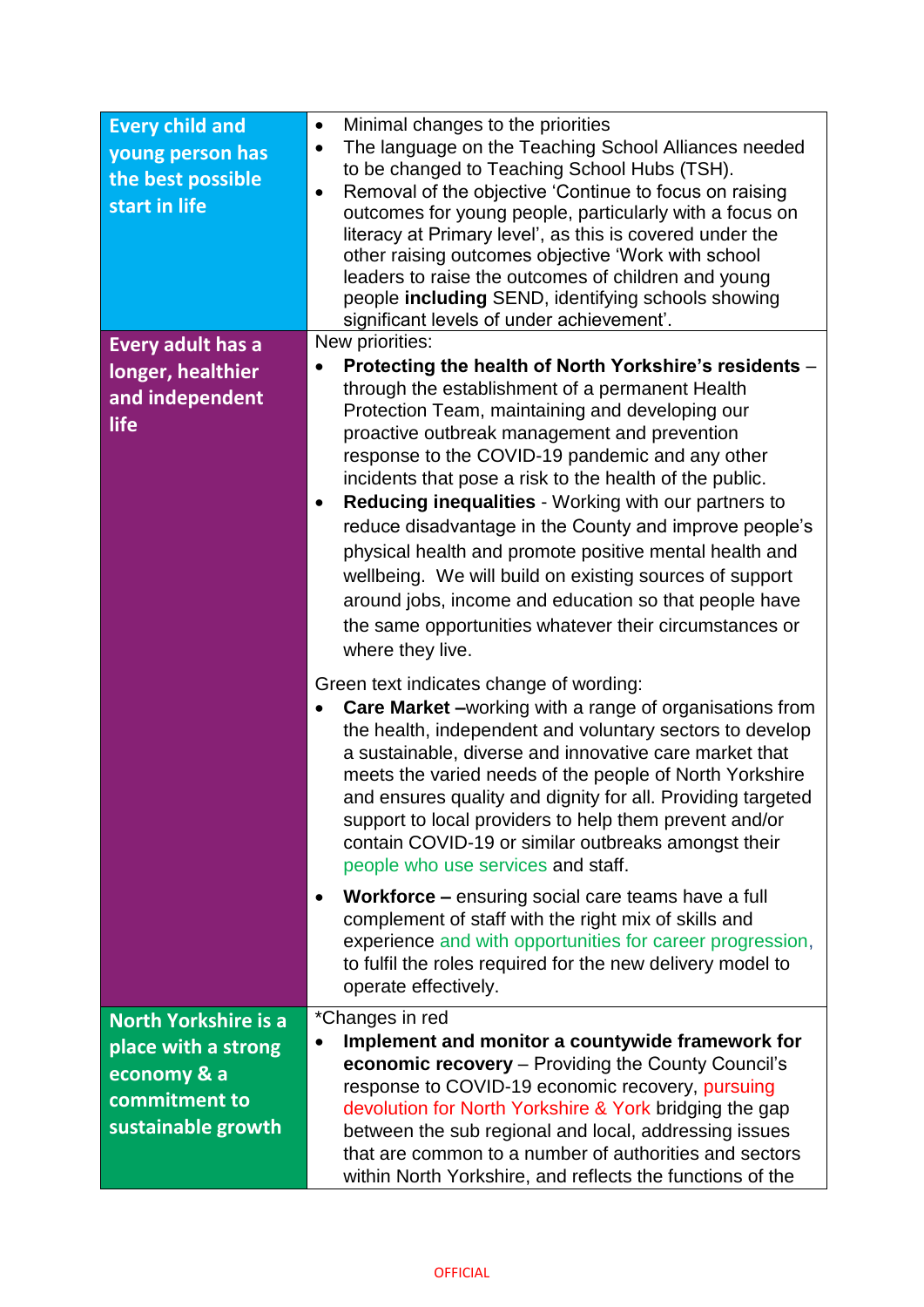County Council. Focused on supporting and delivering the County's Plan for Growth enabling the socioeconomic well-being of our residents, businesses and visitors.

- **Create high quality places, increased housing provision and delivering infrastructure -** Working with partners, NYCC will support the development and delivery of strategic housing and employment sites alongside the required infrastructure to create high quality employment opportunities, housing provision (including affordable housing), education and health care for everyone. Working with partners and stakeholders NYCC will support the regeneration of town centres rethinking the allocation of road space to create public realm that is accessible, safe, healthy and business friendly. NYCC will take a leadership role ensuring agility to take advantage of evolving government policy and funding opportunities such as the Active Travel Fund which is already delivering schemes to promote sustainable travel in parts of Harrogate and Whitby. We were also successful in securing funding through the LEP to deliver the major repair scheme for the A19 at Chapel Haddlesey which had been severely damaged due to unprecedented rainfall in early 2020 with the road reopening to traffic in June 2021.
- **Deliver a modern integrated transport network -** Delivering the council's Local Transport Plan, improving transport to, between and within all of our towns, (especially east-west links) to improve access to markets, skills and supply chains within the county and the rest of the UK. A key priority for the County Council is to improve east to west connectivity and significant progress has been made of the development work for the A59 road realignment scheme at Kex Gill which has now been awarded planning permission and provisional funding approval from the Department of Transport whilst the scheme to upgrade Junction 47 on the A1(M) where it meets the A59 is nearing completion.
- **Increase skills levels and ensure that the workforce meets the needs of the county -** Ensure a clear pathway for young people from education to training and employment, for example by continuing to support the York and North Yorkshire Careers and Enterprise Programme, with which every school is now engaged. Undertake measures to support the development of the workforce that meet the social and economic needs of the county. NYCC will work with partners, including the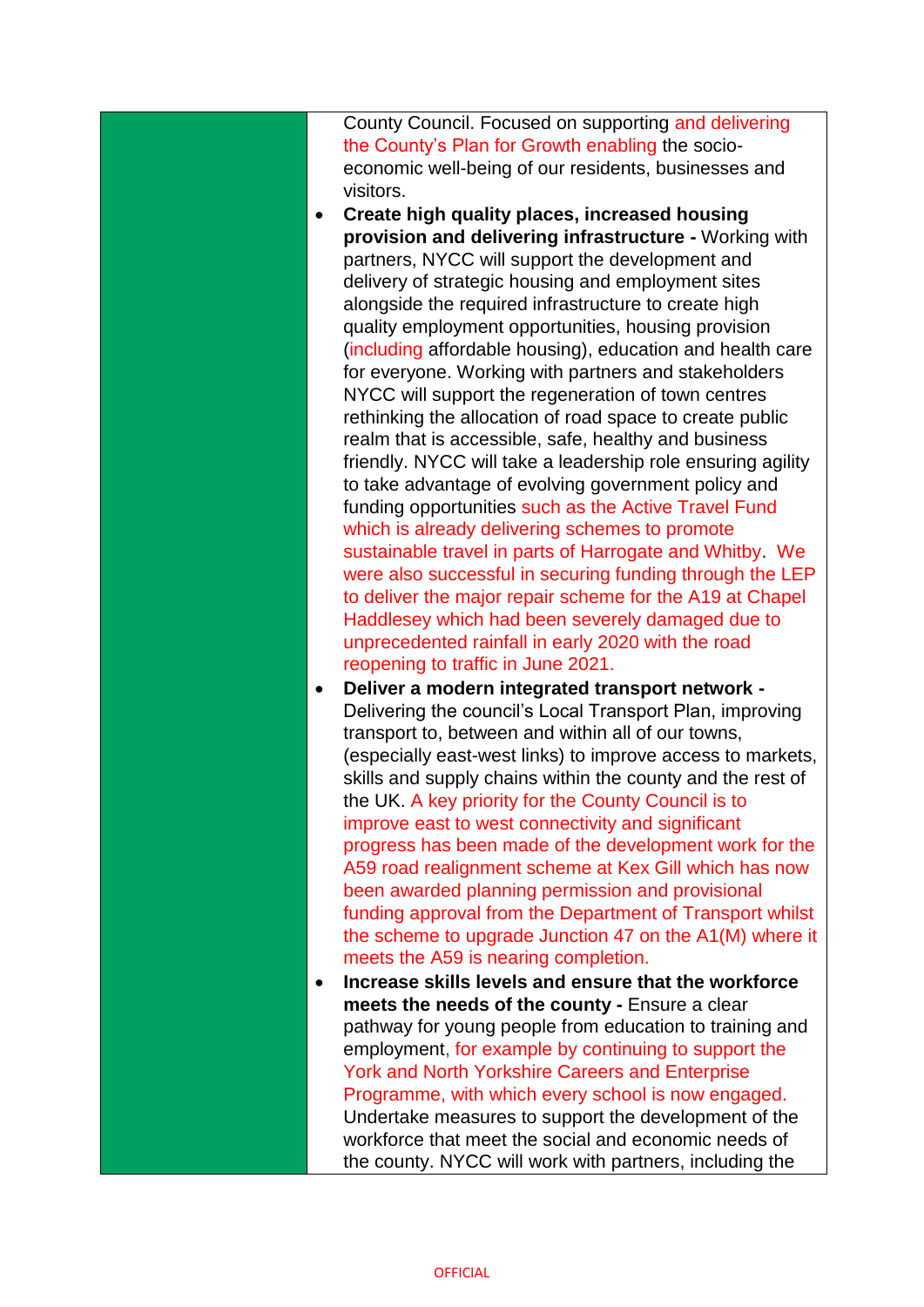Local Enterprise Partnership, to support skills and training provision in North Yorkshire and seek to ensure that it meets the needs of North Yorkshire businesses and supports the aspirations of all the people of North Yorkshire especially as we emerge from the COVID-19 pandemic and adapt to new ways of working.

- **Creating the right conditions for business growth and investment -** By promoting good growth across the county that is clean and inclusive. NYCC will seek to support investment projects by working closely with partners to facilitate business growth, inward investment and development of low carbon technologies and seek to raise the median and lowest wage levels across the county. Through its Trading Standards and licensing functions **and working in partnership with the York and North Yorkshire Growth Hub**, NYCC will continue to support legitimate businesses to trade successfully, recover from the economic impact of the COVID-19 pandemic and promote good growth.
- **Deliver a modern communications network –** With the increased prevalence of home working a modern communications network is more important than ever. NYCC will continue to work alongside partners towards delivering mobile phone and data connectivity in currently unserved rural areas, ensuring the delivering of the Shared Rural Network promoting 4G infill in areas of poor coverage and moving towards the 95% coverage target by 2025. The County will also continue to progress the pilot roll out of new 5G technology to support rural businesses and residents. Alongside this, we will maintain our support for enhanced fibre broadband provision across North Yorkshire and the integration of mobile and broadband services to provide seamless access to the internet and telecommunications networks for all users. By the end of 2021 we will have installed public Wi-Fi in 13 towns across North Yorkshire, with a further four towns to be added in 2022, and through NYnet, our wholly owned company we will continue the delivery of the Superfast North Yorkshire Project bringing Next Generation Access to the whole of North Yorkshire. New section:

 **Bus Service Improvement Plan-** In March 2021 Government published a National Bus Strategy: Bus Back Better. The strategy sets out clear priorities for the improvement of public transport, recovery from Covid and an ambition to "*make buses a practical and attractive alternative to the car for more people*". Alongside this